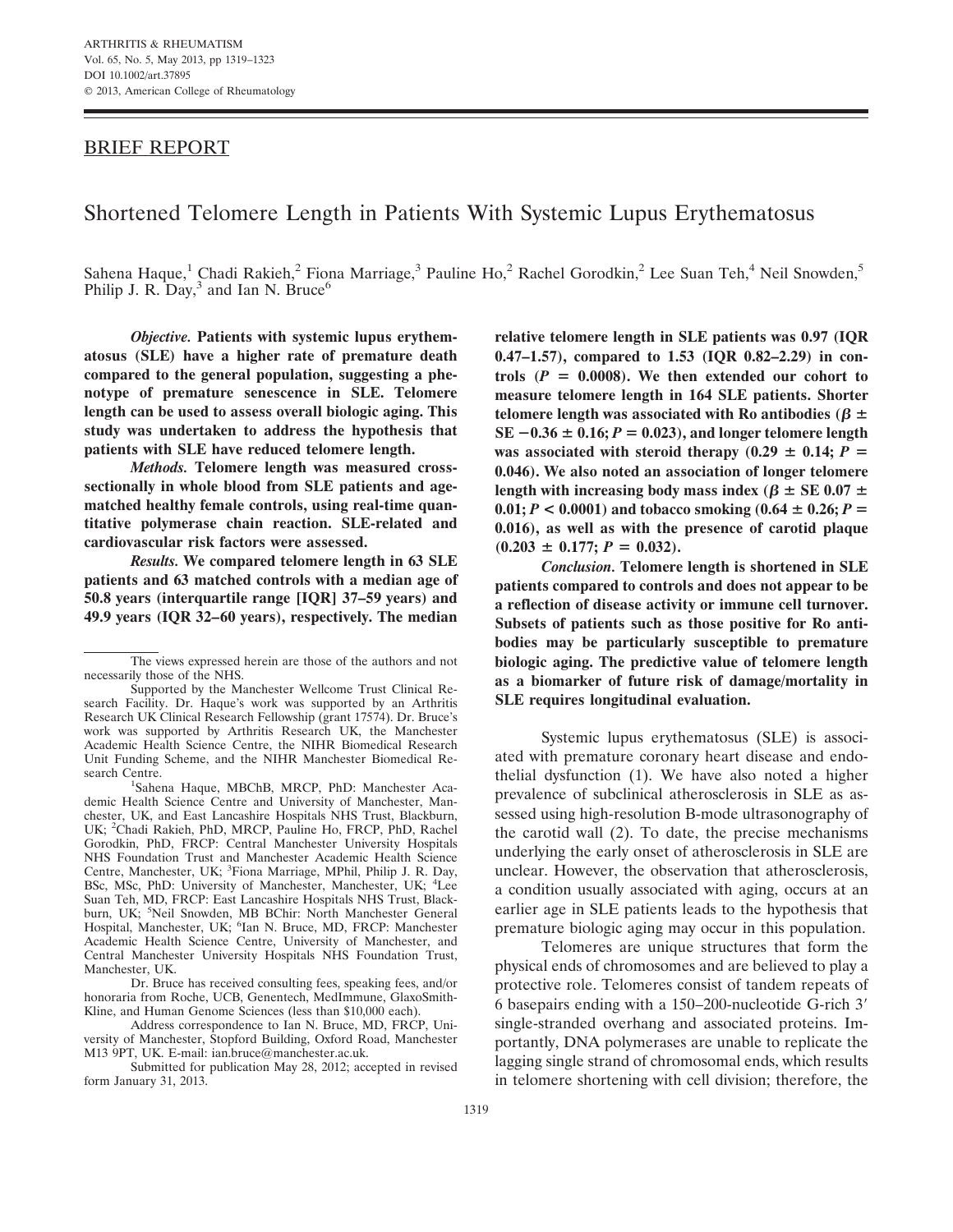length of telomeres can be considered to represent a cellular "biological clock" (3,4).

In this cross-sectional study, we measured whole blood telomere length in a cohort of SLE patients and age- and sex-matched healthy controls to address the hypothesis that patients with SLE have premature biologic senescence as indicated by shorter telomeres. We also investigated potential factors associated with telomere length in SLE.

#### **PATIENTS AND METHODS**

Patients were recruited from specialist SLE clinics across northwest England. All patients were women >18 years old; patients fulfilled the American College of Rheumatology revised criteria for SLE as updated in 1997 (5). Age-matched unaffected volunteers were recruited through an invitation from an SLE patient using a "buddy system," or through local advertisements. Participants were excluded if they were pregnant or lactating, or if they had a history of malignancy or had received treatment for malignancy in the preceding 12 months. All participants underwent a clinical assessment, which included assessment of disease activity using the Systemic Lupus Erythematosus Disease Activity Index 2000 (SLEDAI-2K) (6) and damage using the Systemic Lupus International Collaborating Clinics/American College of Rheumatology Damage Index (SDI) (7). Cardiovascular disease (CVD) risk factors were noted, and all patients underwent B-mode carotid ultrasound scanning to measure carotid intima-media thickness (IMT) and plaque as previously described (2).

Fasting blood samples were obtained from all participants to measure lipids and plasma glucose. In addition, a 5-ml sample of whole blood obtained at the time of the clinical assessment was frozen at  $-80^{\circ}$ C until genomic DNA extraction was performed using an 8Lx automated DNA extractor. Average telomere length was measured by fluorescence-based real-time quantitative polymerase chain reaction (qPCR), using an adaptation of a previously described protocol (8), comparing a telomere repeat sequence copy number to a single-copy gene copy number in a given sample. All PCR analyses were undertaken with a LightCycler 480 real-time PCR instrument (Roche Diagnostics). All samples were measured in triplicate, and relative telomere length was calculated by determining the ratio of telomere length for each given sample to the telomere length of a randomly selected control sample to allow comparison between individuals. Measurement of a subset of 35 samples was repeated in triplicate at a second time point, and results demonstrated good correlation between all 6 measurements ( $R^2 = 0.9, P < 0.0001$ ). Telomere length was compared between SLE patients and age-matched controls. To investigate contributing factors, telomere length was also measured in a larger cohort of SLE patients.

Data were analyzed using Stata 9.2 statistical software, and differences between SLE patients and healthy controls were assessed by 2-sample *t*-test for normally distributed continuous variables and by chi-square analysis for categorical variables. For non-normally distributed variables, nonparametric tests were used, i.e., the Kruskal-Wallis rank test for

categorical variables and a standardized coefficient ( $\beta$  coefficient) in a regression model for continuous variables. *P* values less than 0.05 (2-sided) were considered significant.

## **RESULTS**

We compared telomere length in 63 SLE patients (median age 50.8 years [interquartile range 37–59 years]) and 63 matched controls (median age 49.9 years [interquartile range 32–60 years]). The median relative telomere length in SLE patients was 0.97 (interquartile range 0.47–1.57) compared to 1.53 (interquartile range 0.82–2.29) in controls  $(P = 0.0008)$ . We extended our cohort to measure telomere length in 164 SLE patients with a median age of 53 years (interquartile range 45–60 years). The median telomere length in this SLE group was 1.23 (interquartile range 0.64–1.86). Across the age range of our patients, age was not significantly correlated with telomere length.

We examined SLE-related factors associated with telomere length (Table 1). Overall disease activity (SLEDAI-2K) and damage (SDI) were not associated with telomere length. Higher C3, C4, and creatinine levels were associated with longer telomere length, and there was also a trend toward longer telomere length in patients receiving steroid therapy. Ro antibodies were associated with shorter telomere length, and there were negative trends associated with other autoantibody subtypes. With regard to traditional CVD risk factors in an age-adjusted analysis, several traditional risk factors actually had a positive association, including triglycerides, body mass index (BMI), and current smoking (Table 1). In particular, higher BMI was associated with longer telomere length ( $R^2 = 0.25$ ). A backward stepwise multivariate model, using variables that were shown to have a significant relationship in the univariate analysis or could logically be confounders, was performed with a threshold for significance at  $P < 0.2$ . Associations with current steroid therapy ( $\beta \pm \text{SE}$  0.29  $\pm$  0.14), Ro antibodies  $(-0.36 \pm 0.16)$ , BMI  $(0.07 \pm 0.01)$ , and current smoking status (0.64  $\pm$  0.26) remained significant ( $P = 0.046$ ,  $P = 0.023$ ,  $P < 0.0001$ , and  $P = 0.016$ , respectively).

Telomere length was positively correlated with the presence of carotid plaque ( $\beta \pm \text{SE}$  0.203  $\pm$  0.177;  $P = 0.032$ ) but was not significantly associated with carotid IMT  $(-0.071 \pm 0.797; P$  not significant). When telomere length was divided into 3 equal tertiles, a similar relationship with carotid IMT and plaque prev-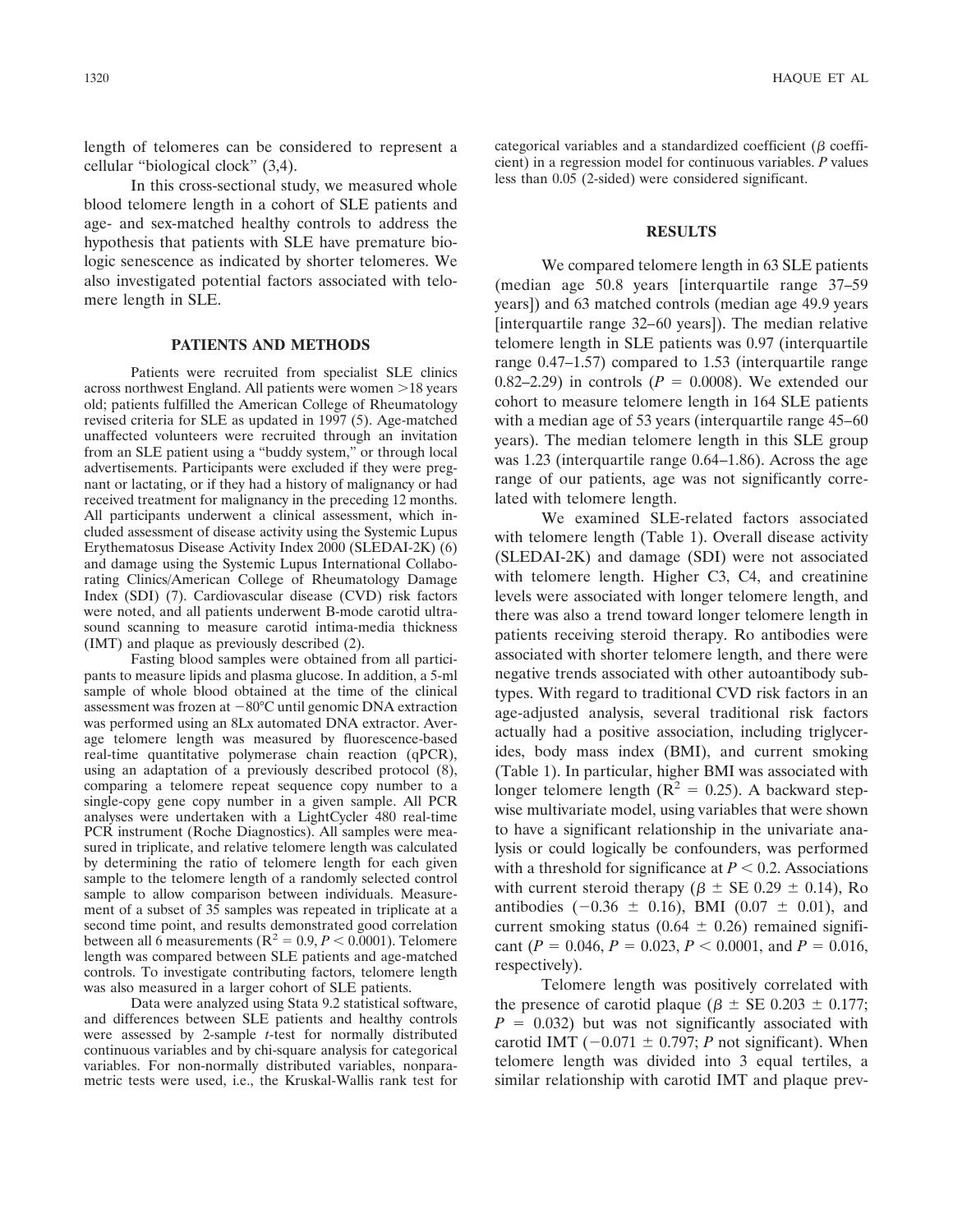| <b>SLE</b> factors                          | Age-adjusted univariate model |                | Multivariate model <sup>†</sup> |                |
|---------------------------------------------|-------------------------------|----------------|---------------------------------|----------------|
|                                             | $\beta \pm SE$                | $\overline{P}$ | $\beta \pm SE$                  | $\overline{P}$ |
| Renal disease, yes/no                       | $0.12773 \pm 0.17973$         | 0.33           |                                 |                |
| Creatinine, per mole/liter                  | $0.16633 \pm 0.00194$         | 0.04           | $0.01 \pm 0.00$                 | 0.08           |
| SDI, per unit                               | $0.12404 \pm 0.04656$         | 0.11           | $-0.10 \pm 0.06$                | 0.07           |
| SLEDAI, per unit                            | $-0.05741 \pm 0.01965$        | 0.42           |                                 |                |
| $C3$ , per mg/ml                            | $0.31485 \pm 0.25900$         | < 0.001        |                                 |                |
| C <sub>4</sub> , per mg/ml                  | $0.37374 \pm 1.12487$         | < 0.001        | $1.76 \pm 1.08$                 | 0.11           |
| dsDNA, per IU/ml                            | $0.02564 \pm 0.01986$         | 0.82           |                                 |                |
| Ro, positive/negative                       | $-0.23895 \pm 0.17638$        | 0.002          | $-0.36 \pm 0.16$                | 0.023          |
| La, positive/negative                       | $-0.05462 \pm 0.24992$        | 0.34           |                                 |                |
| Sm, positive/negative                       | $-0.06435 \pm 0.95228$        | 0.36           |                                 |                |
| RNP, positive/negative                      | $-0.06367 \pm 0.25736$        | 0.27           |                                 |                |
| Anticardiolipin antibody, positive/negative | $-0.04967 \pm 0.21726$        | 0.32           |                                 |                |
| Antimalarial use, yes/no                    | $-0.00380 \pm 0.18668$        | 0.44           |                                 |                |
| Immunosuppressant use, yes/no               | $0.12322 \pm 0.18601$         | 0.85           |                                 |                |
| Azathioprine use, yes/no                    | $0.00846 \pm 0.16649$         | 0.54           |                                 |                |
| Steroid use current, yes/no                 | $0.16036 \pm 0.15875$         | 0.05           | $0.29 \pm 0.14$                 | 0.046          |
| Disease duration, per year                  | $-0.00595 \pm 0.00830$        | 0.94           |                                 |                |
| HDL cholesterol, per mmole/liter            | $0.04469 \pm 0.16177$         | 0.44           |                                 |                |
| LDL cholesterol, per mmole/liter            | $-0.02966 \pm 0.08896$        | 0.66           |                                 |                |
| Triglycerides, per mmole/liter              | $0.12169 \pm 0.12434$         | 0.001          |                                 |                |
| Systolic blood pressure, per 10 mm/Hg       | $0.08285 \pm 0.00414$         | 0.11           | $-0.01 \pm 0.00$                | 0.13           |
| Fasting glucose, per mmole/liter            | $0.10656 \pm 0.11144$         | 0.24           |                                 |                |
| Type 2 diabetes, yes/no                     | $-0.02737 \pm 0.33667$        | 0.76           |                                 |                |
| Family history of CHD, yes/no               | $-0.07698 \pm 0.16511$        | 0.33           |                                 |                |
| Body mass index, per $kg/m2$                | $0.50450 \pm 0.01118$         | < 0.001        | $0.07 \pm 0.01$                 | < 0.0001       |
| Current smoking, yes/no                     | $0.16291 \pm 0.24333$         | 0.04           | $0.64 \pm 0.26$                 | 0.016          |
| Statin use, yes/no                          | $0.03765 \pm 0.16219$         | 0.69           |                                 |                |
| hsCRP, per mg/liter                         | $0.13460 \pm 0.01565$         | 0.91           |                                 |                |

**Table 1.** Disease and CHD risk–related factors associated with telomere length in SLE (n = 164)\*

\* CHD coronary heart disease; SLE systemic lupus erythematosus; SDI Systemic Lupus International Collaborating Clinics/American College of Rheumatology Damage Index; SLEDAI = SLE Disease Activity Index;  $dsDNA = double-stranded DNA$ ;  $HDL = high-density lipoprotein$ ;  $LDL = low-density lipoprotein$ ;  $isCRP =$ high-sensitivity C-reactive protein.

† Performed for variables with a *P* value of less than 0.2 in the univariate model.  $R^2$  for model = 0.57.

alence was observed (Table 2), and the prevalence of plaque was particularly associated with the highest tertile of telomere length.

### **DISCUSSION**

We measured relative telomere length in peripheral blood mononuclear cells (PBMCs) from 63 pa-

**Table 2.** Measures of atherosclerosis associated with tertiles of telomeres in SLE ( $n = 164$ )\*

| Tertile of<br>telomere length† | Marker of atherosclerosis |                                          |  |
|--------------------------------|---------------------------|------------------------------------------|--|
|                                | Plaque,<br>$\%$           | Intima-media thickness,<br>mean $\pm$ SD |  |
| Low                            | 33                        | $0.06 \pm 0.02$                          |  |
| Middle                         | 38                        | $0.06 \pm 0.01$                          |  |
| High                           | 61                        | $0.06 \pm 0.01$                          |  |
| P                              | 0.02                      | <b>NS</b>                                |  |

 $*$  SLE = systemic lupus erythematosus; NS = not significant. † The low, middle, and high tertiles correspond to the shortest, intermediate, and longest telomere length, respectively.

tients with SLE, using qPCR. Consistent with our hypothesis, we demonstrated a significant reduction, of approximately one-third, of telomere length in SLE patients compared to age-matched controls. We also measured telomere length in a larger population of 164 SLE patients to assess factors associated with telomere shortening. Shorter telomere length was associated with Ro antibodies, and longer telomere length was associated with steroid therapy. Paradoxically, we also noted an association of longer telomere length with increasing BMI and smoking, as well as with the presence of carotid plaque. There was no significant correlation between age and telomere length in our study. However, it should be noted that the interquartile range of age in this patient group was 45–60 years, and previous studies have demonstrated that telomere length does not show a marked inverse correlation with age in this age range (9). We did not have access to a pediatric or adolescent SLE cohort; however, a study of younger patients with lupus would help to elucidate this relationship further.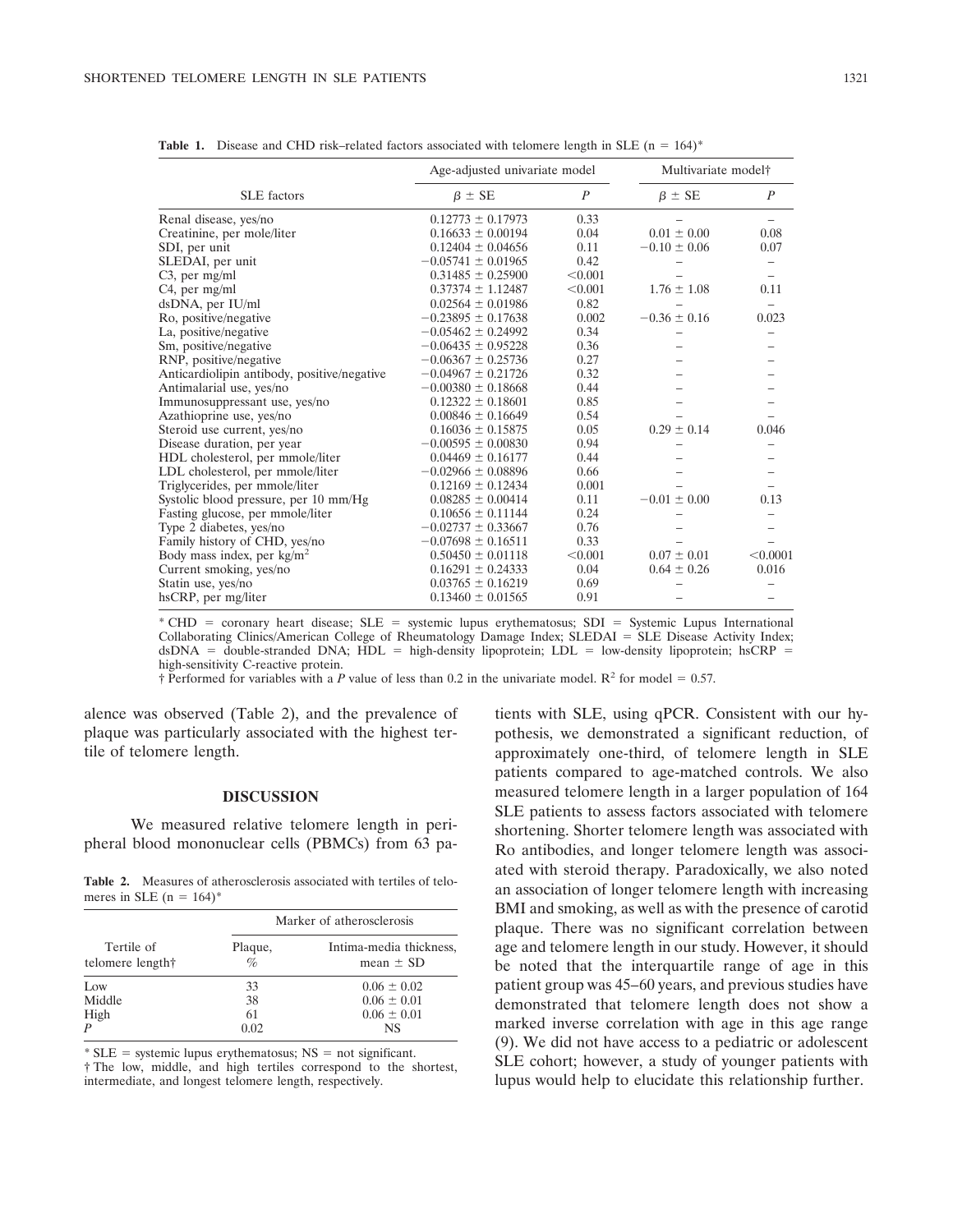Other studies have attempted to examine clinical associations with telomere length in SLE patients; however, these studies were limited by the data available and the sample size (with the largest study sample consisting of 60 patients) (10–12). Although previous studies have noted an association of telomere length with lymphocyte count, suggesting that telomere length may simply reflect lymphocyte turnover in SLE (10,11), we did not find such an association ( $\beta \pm \text{SE}$  0.01  $\pm$  0.04; *P* not significant). Consistent with our findings, in a recent study, investigators using flow–fluorescence in situ hybridization to measure telomere length of PBMCs in 22 SLE patients and 20 controls (details of age not reported) did not detect a difference in telomere length in lymphocyte subpopulations between SLE patients and controls (12). Our study demonstrated that Ro antibodies were associated with telomere shortening. This may reflect disease subsets of SLE, such as subsets of patients with photosensitivity or Sjögren's syndrome spectrum overlap, who are most susceptible to premature aging.

We noted that there was a clear pattern of several factors associated with CVD risk, as well as the presence of carotid plaque, all positively associated with telomere length. These factors included BMI, triglycerides, and current smoking. This finding is in contrast to those of comparable small cross-sectional studies in non-lupus populations that have demonstrated an inverse correlation of BMI and tobacco smoking with telomere length (13). One possible explanation for the finding in our lupus cohort may be that these factors present low-level oxidative stress and a subsequent cellular response to lengthen telomeres. Alternatively, higher BMI may reflect better disease control with corticosteroid treatment. It should also be noted that a recent study of rheumatoid arthritis showed that higher BMI was actually associated with improved survival (14), and our study may reflect this in an SLE population.

Contradictory to our hypothesis, however, was our observation that carotid plaque was particularly prevalent in patients with the higher tertile of telomere length. The explanation for this is not clear; it may be that more of these patients are receiving statins and CVD-protective drugs that may increase telomere length. It may also reflect left censorship in our data. When considering factors associated with telomere length, a cross-sectional study such as this by definition studies only a "surviving cohort" from the whole population of SLE patients. As such, those patients with the shortest telomeres and atherosclerotic disease may have already died or have been too ill to take part in the study, and therefore, their data were not captured. This is

supported by the fact that the highest tertile of telomere length was associated with plaque and it was not a graded association, suggesting a survival effect in this population. Longitudinal followup of this cohort will allow us to assess the influence of telomere length at a single time point on future CVD events and mortality. Interestingly, Cawthon et al have noted that even in older adults, shorter telomeres at a single time point do predict future adverse health outcomes (15).

We utilized real-time qPCR for this study, since this method yields rapid results and requires smaller amounts of DNA than Southern blotting. Previous studies have confirmed a good correlation between measurements with qPCR and Southern blotting (16). The primary outcome of our study is consistent with findings in previous smaller studies using Southern blotting that have demonstrated telomere shortening in SLE patients compared to controls. We studied an older population (median age 51 years) than previous studies (e.g., median age 34 years in Wu et al [11]) and confirmed this observation.

Our finding of shortened telomere length in SLE patients is interesting, and one possible explanation is that disease states lead to accelerated telomere attrition. Others believe an overall senescent phenotype will result in a propensity for certain diseases. Mesenchymal stem cells have recently been shown to have a senescent phenotype in a small study of SLE patients and may support the notion that premature senescence plays a role in the pathogenesis of SLE (17). The exact contribution of genetic factors on the length of telomeres also remains of much interest, and telomere maintenance genes have been shown to be altered in SLE patients with active disease (18). Further investigation is required to ascertain whether telomere length is reduced in individuals prior to the onset of autoimmune diseases as has been suggested by others in the context of rheumatoid arthritis (19). Serial measurements performed longitudinally rather than at a single time-point allowing the calculation of telomere attrition rate or quantification from an organ-specific cell type, may show a more definite correlation to clinical parameters.

Our study, therefore, supports the observations in smaller studies, which have shown a reduction in telomere length in SLE patients compared to controls (10,11). Similar to the results of previous studies, we did not find a correlation between telomere length and lymphocyte count or overall disease activity, suggesting that telomere length is not simply a reflection of immune cell turnover. We did, however, note that several subsets of patients, e.g., those with Ro antibodies or those with